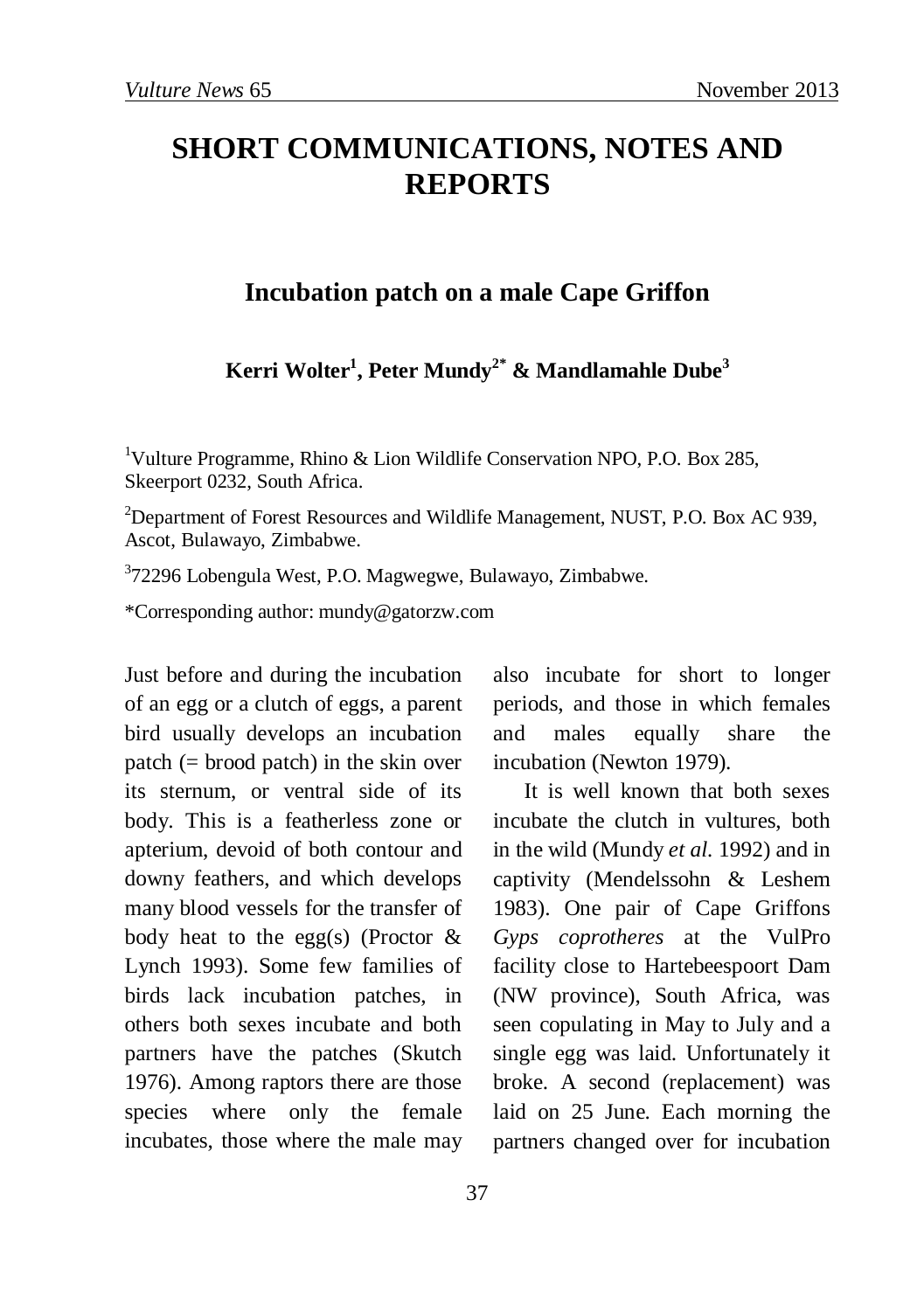## *Vulture News* 65 November 2013

duties. The nest had been constructed on the ground because the male had an amputated wing, and the female had a badly broken but re-set wing. Both birds were adults.

After a few weeks of incubation, and after an exchange of parents at the nest, the male was captured. An incubation patch, about 14–15 cm long and about 10 cm wide, was located on his ventral surface (Figure). The same was found on the female, but of a slightly different colour, being more pink. On 18 August the egg was found out of the nest and broken, and it was not determined whether or not it was fertile. (In June, motile sperm had been collected from the male). The incubation patch of the male was much larger than the average size of a Cape Griffon egg, which is approximately 9.8 x 6.8 cm (Mundy *et al.* 1992).



Incubation patch on a male Cape Griffon, August 2010. Photo by M. Dube.

It is said that the apterium develops from "increasing levels of the hormone estrogen" (Proctor & Lynch *op. cit*.). In addition to the two gonadotrophins from the pituitary, other work indicates that perhaps three hormones are involved: oestrogen, progesterone and prolactin, with testosterone somehow involved in the male (Jones 1971). We suppose that a link between ovulation and the development of an incubation patch is